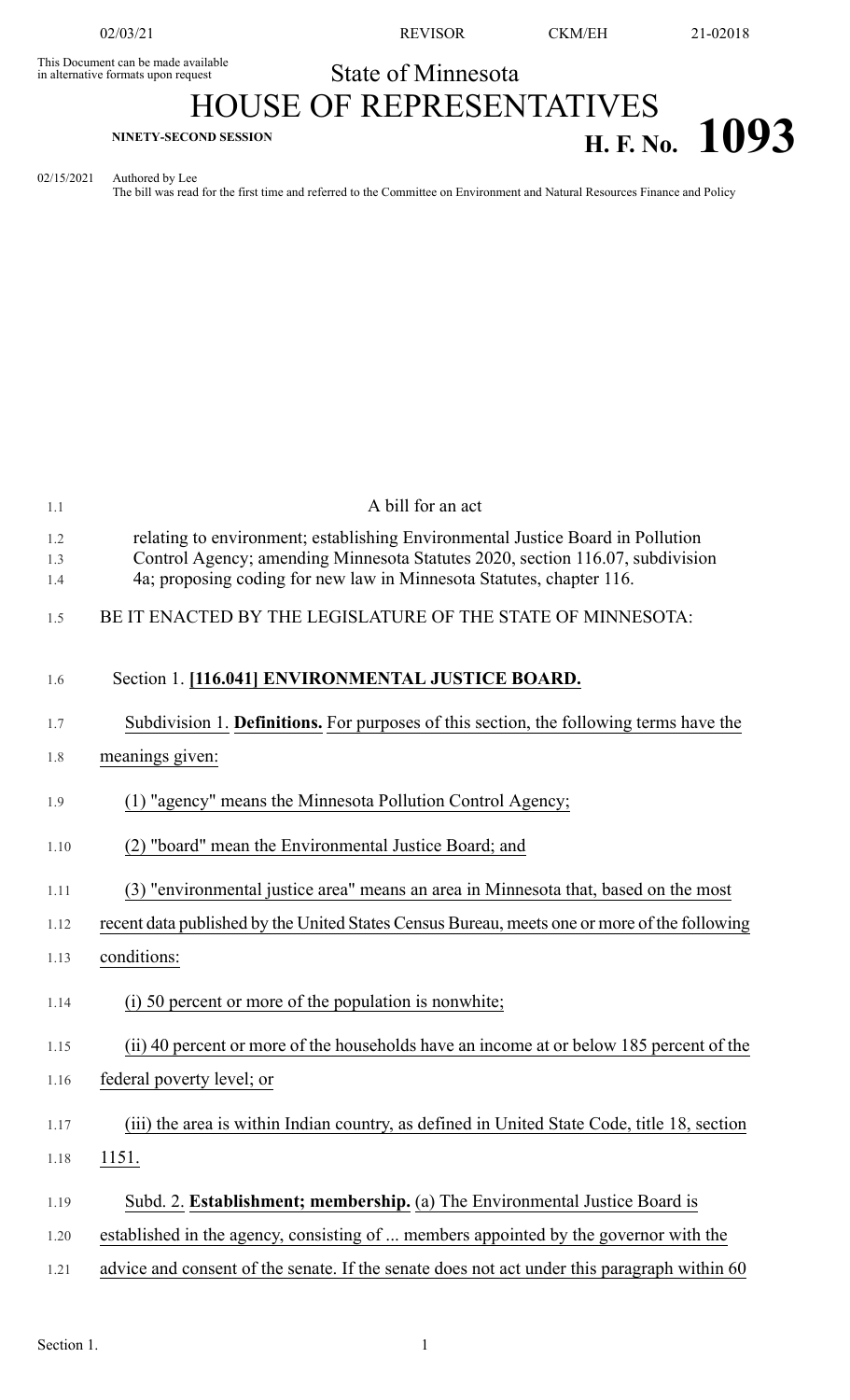| 2.1  | days of an appointment, the board appointment is confirmed. At least  of the members            |
|------|-------------------------------------------------------------------------------------------------|
| 2.2  | must reside in an environmental justice area.                                                   |
| 2.3  | (b) The board must begin operating no later than March 15, 2022.                                |
| 2.4  | Subd. 3. Permit review. (a) The board must review the determination made by an                  |
| 2.5  | applicant in section 116.07, subdivision 4a, paragraph (c), and, if the board disagrees with    |
| 2.6  | the applicant's determination, must provide notice to the applicant of the board's disagreement |
| 2.7  | and the reasons for it.                                                                         |
| 2.8  | (b) The board must review each permit application the board determines may significantly        |
| 2.9  | impact the environment or health of residents in an environmental justice area. In making       |
| 2.10 | the determination, the board must consider:                                                     |
| 2.11 | (1) cumulative levels and effects of past and current environmental pollution on the            |
| 2.12 | environment and population of the exposed area from all sources, including mobile sources       |
| 2.13 | and toxic chemicals contaminating soils;                                                        |
| 2.14 | (2) the presence of subpopulations that may be particularly sensitive to exposure to            |
| 2.15 | additional pollutants, including workers exposed to toxic chemicals in the workplace and        |
| 2.16 | subsistence fishers, gatherers, and hunters;                                                    |
| 2.17 | (3) biomonitoring data indicating body burdens of environmental pollutants;                     |
| 2.18 | (4) the presence of environmental stressors that may make persons particularly sensitive        |
| 2.19 | to exposure to additional pollutants or contaminants, including:                                |
| 2.20 | (i) the proportion of the population without access to health insurance and medical care;       |
| 2.21 | (ii) the incidence of and hospital admission rates for respiratory disease, pulmonary           |
| 2.22 | disease, cancer, diabetes, asthma, high levels of blood lead concentrations, compromised        |
| 2.23 | immune systems, and other conditions that may be exacerbated by exposure to pollution;          |
| 2.24 | (iii) the incidence of substandard housing conditions;                                          |
| 2.25 | (iv) the proportion of the population receiving public assistance and medical assistance;       |
| 2.26 | (v) other environmental stressors, including but not limited to noise, that impact the area     |
| 2.27 | population;                                                                                     |
| 2.28 | (vi) racial and ethnic characteristics of the population; and                                   |
| 2.29 | (vii) income levels and the incidence of poverty;                                               |
| 2.30 | (5) whether tribal lands or populations holding tribal treaty rights are impacted;              |
| 2.31 | (6) any other information deemed relevant by the board; and                                     |

Section 1. 2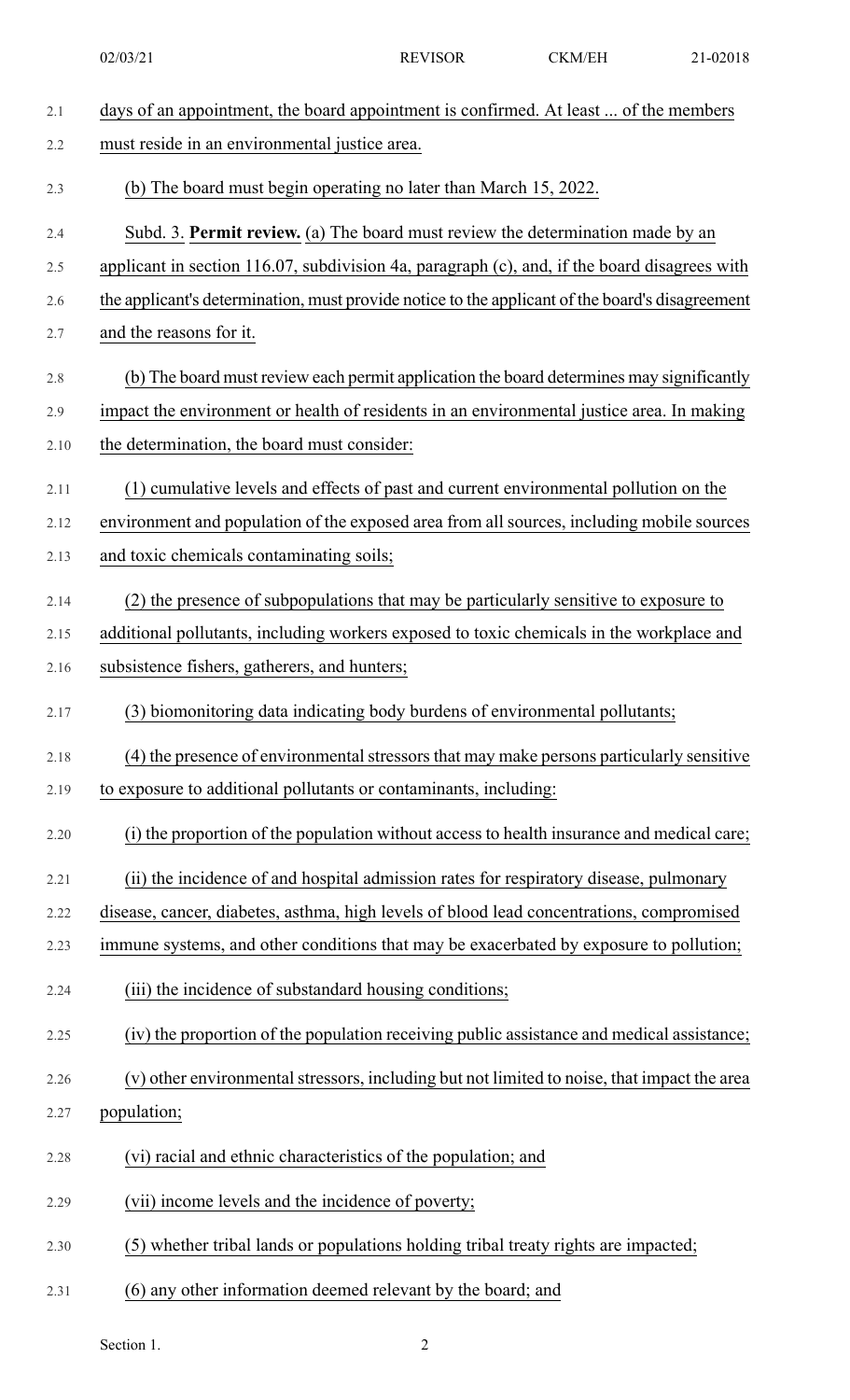| 3.1  | (7) how the factors examined under this paragraph may interact to increase the likelihood           |
|------|-----------------------------------------------------------------------------------------------------|
| 3.2  | of portions of the population sustaining an adverse effect from exposure to incremental             |
| 3.3  | pollution.                                                                                          |
| 3.4  | (c) The board may require an applicant to provide the information under this subdivision.           |
| 3.5  | (d) The board must make the final decision for issuing, denying, reissuing, modifying,              |
| 3.6  | or revoking a permit if the board determines that the permit may significantly impact the           |
| 3.7  | environment or health of residents in an environmental justice area.                                |
| 3.8  | (e) The board's decision to invoke its authority to make a final decision on a permit under         |
| 3.9  | this section is not subject to appeal. All other actions and decisions of the board are governed    |
| 3.10 | by Minnesota Rules, chapter 7000.                                                                   |
| 3.11 | Subd. 4. Staffing. (a) The agency provides staff to the board and its members.                      |
| 3.12 | (b) The Office of the Attorney General must designate an attorney from its staff to                 |
| 3.13 | provide legal services to the board. The attorney designated must not be the attorney               |
| 3.14 | providing legal services to the agency.                                                             |
| 3.15 | Subd. 5. Costs. The reasonable direct and indirect costs to the agency of implementing              |
| 3.16 | this section must be recovered through permit fees.                                                 |
| 3.17 | <b>EFFECTIVE DATE.</b> This section is effective the day following final enactment and              |
| 3.18 | applies to all permit applications filed with the agency on or after March 15, 2022.                |
| 3.19 | Sec. 2. Minnesota Statutes 2020, section 116.07, subdivision 4a, is amended to read:                |
| 3.20 | Subd. 4a. Permits. (a) The Pollution Control Agency may issue, continue in effect or                |
| 3.21 | deny permits, under such conditions as it may prescribe for the prevention of pollution, for        |
| 3.22 | the emission of air contaminants, or for the installation or operation of any emission facility,    |
| 3.23 | air contaminant treatment facility, treatment facility, potential air contaminant storage           |
| 3.24 | facility, or storage facility, or any part thereof, or for the sources or emissions of noise        |
| 3.25 | pollution.                                                                                          |
| 3.26 | (b) The Pollution Control Agency may also issue, continue in effect or deny permits,                |
| 3.27 | under such conditions as it may prescribe for the prevention of pollution, for the storage,         |
| 3.28 | collection, transportation, processing, or disposal of waste, or for the installation or operation  |
| 3.29 | of any system or facility, or any part thereof, related to the storage, collection, transportation, |
| 3.30 | processing, or disposal of waste.                                                                   |
| 3.31 | (e) The agency may not issue a permit to a facility without analyzing and considering               |

3.32 the cumulative levels and effects of past and current environmental pollution from all sources